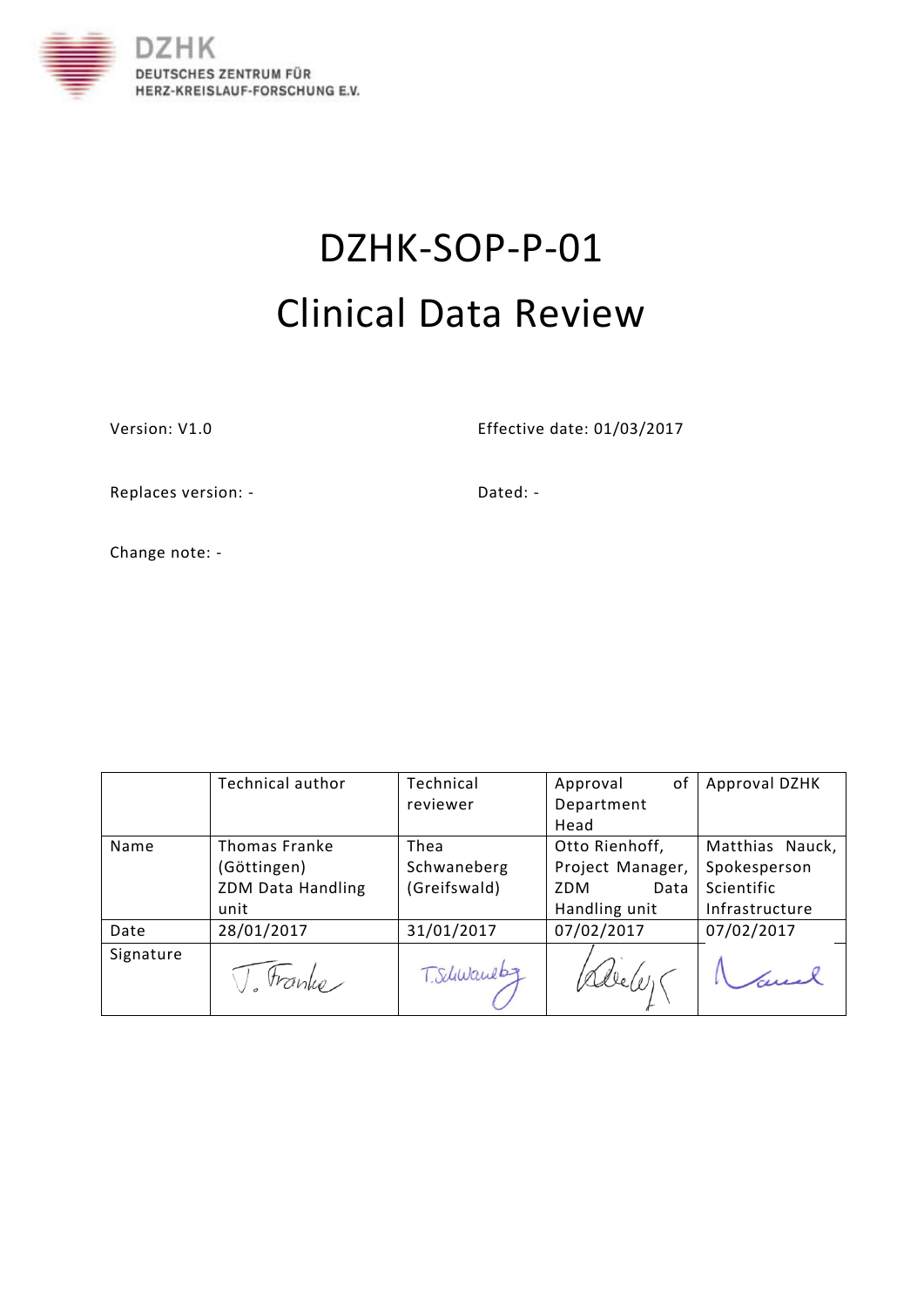# <span id="page-1-0"></span>1 TABLE OF CONTENTS

| $\mathbf{1}$   |     |  |
|----------------|-----|--|
|                | 1.1 |  |
|                | 1.2 |  |
|                | 1.3 |  |
|                | 1.4 |  |
|                | 1.5 |  |
|                | 1.6 |  |
| $\overline{2}$ |     |  |
|                | 2.1 |  |
|                | 2.2 |  |
| 3              |     |  |
|                | 3.1 |  |
|                | 3.2 |  |
|                | 3.3 |  |
|                | 3.4 |  |
|                | 3.5 |  |
|                | 3.6 |  |
|                | 3.7 |  |

| DZHK-SOP-P-01 | Effective date: 01/03/2017 |              |
|---------------|----------------------------|--------------|
| Version: 1.0  | Author: Thomas Franke      | Page 2 of 10 |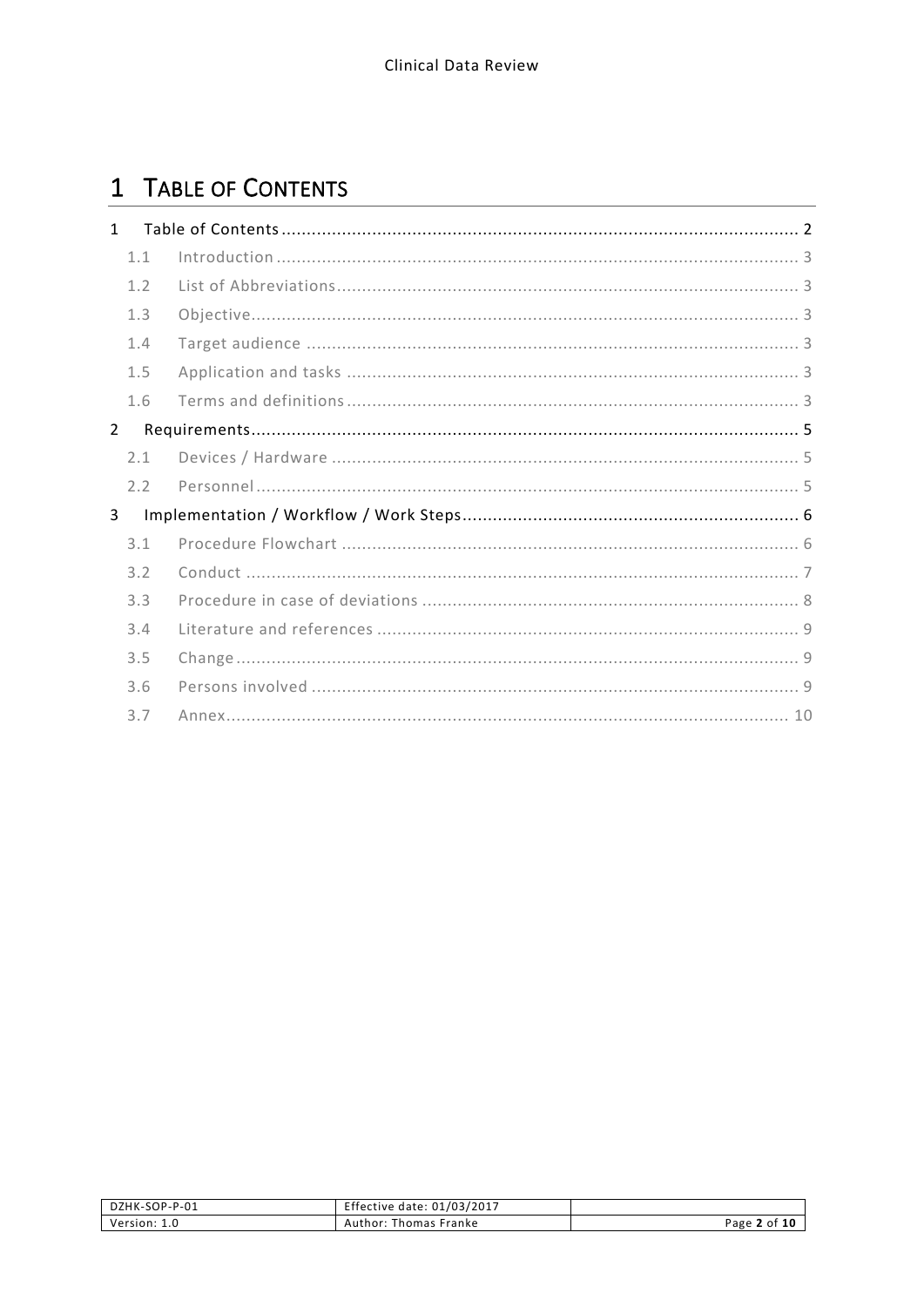### <span id="page-2-0"></span>1.1 INTRODUCTION

This SOP describes the tools that the data capture system secuTrial®, currently used for DZHK studies, provides to support quality assurance processes regarding clinical study data. It is important to comply with the periods and quality processes recommended herein as these drive data quality and patient fee reimbursements. Beyond individual studies, these processes are also relevant for integrating study data into the procedures described by the DZHK Use and Access Policy.

## <span id="page-2-1"></span>1.2 LIST OF ABBREVIATIONS

Abbreviation Meaning

DZHK Deutsches Zentrum für Herz-Kreislauf-Forschung e. V. (German Centre for Cardiovascular Research)

SOP Standard Operating Procedure

#### <span id="page-2-2"></span>1.3 OBJECTIVE

The SOP describes the steps for performing quality assurance of clinical data in secuTrial<sup>®</sup>. It primarily specifies which secuTrial® functions must be used at which step of the documentation process to correctly document the data entry process by status. Descriptions of how quality assurance must be performed are not within the scope of this SOP. In particular, this SOP does not provide guidelines on how clinical monitoring must be conducted for individual studies.

#### <span id="page-2-3"></span>1.4 TARGET AUDIENCE

This SOP applies to DZHK studies that are using the secuTrial® system of the Data Handling unit in Göttingen as a primary capture system for their clinical data. Within the scope of this SOP, the term "study" also includes in a broader sense registers and cohorts.

This SOP is particularly directed at DZHK study managements, as they are responsible for the data quality of their studies.

#### <span id="page-2-4"></span>1.5 APPLICATION AND TASKS

The quality assurance process in secuTrial® is supposed to promote completeness and correctness of the clinical data captured. Most of all, the correct usage of the secuTrial® functions as foreseen for this process allows for retrieving or querying the status of individual data sets within the system at any time. This is a requirement for the accounting process as well as for data provision by the DZHK Transfer Office.

#### <span id="page-2-5"></span>1.6 TERMS AND DEFINITIONS

This SOP describes the use of the following secuTrial® functions and components:

Study Nurse: A person assigned the secuTrial® role of Study Nurse. Role assignment is based on the corresponding user application.

| DZHK-SOP-P-01 | Effective date: 01/03/2017 |              |
|---------------|----------------------------|--------------|
| Version: 1.0  | Author: Thomas Franke      | Page 3 of 10 |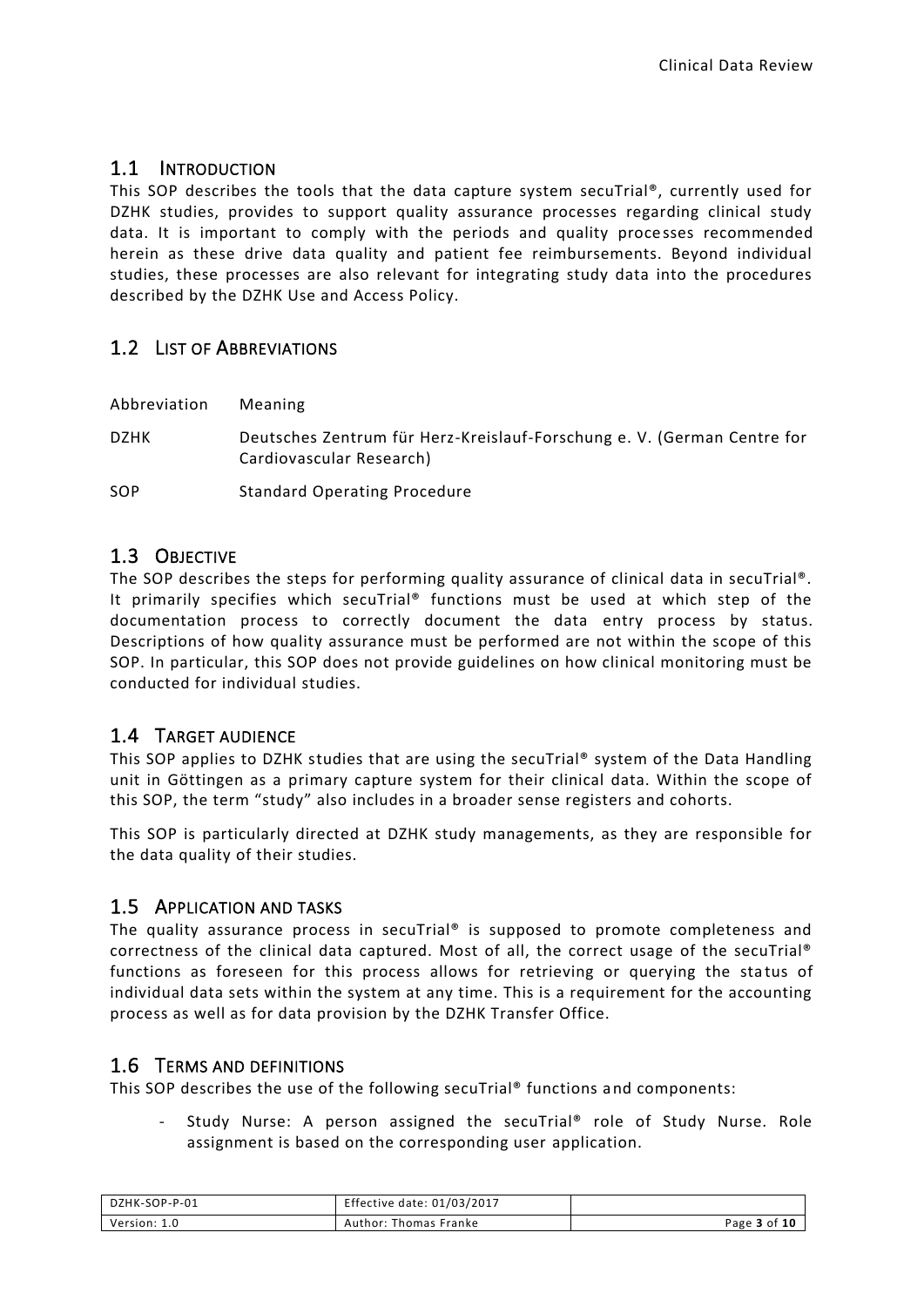- Clinical Investigator: A person assigned the secuTrial® role of Clinical Investigator. Role assignment is based on the corresponding user application. Usually, at least the local chief investigators are allocated this role. Multiple persons per site may be assigned the role of Clinical Investigator.
- Formular (Form): Within the scope of this SOP, the term "form" always describes an electronic capture form implemented in secuTrial®. Forms related in terms of content are usually comprised into one form family.
- Item: A single question or a single data point in a form
- Visite (Visit): A visit in secuTrial® represents a patient contact at a specified point in time. A previously defined collection of forms is documented for an individual visit, and, if applicable, depending on existing study arms.
- Visitenplan (Visit schedule): The patient-specific visit schedule is the collection of all visits (including those already performed and visits scheduled for the future) of a patient. The distinct structure of the visit schedule depends on the applicable study protocol and on study arm assignment.
- Data Entry Complete: A function used to mark data entry as completed within a form. This function is executed via the button " "Save + close entry".
- Open / Answer / Resolve query): Functions used to ask / answer / resolve queries for individual items within a form.
- Set Review A Status: A function used to assign the Review A Status to a form / visit. This will lock all forms concerned for further entries or changes. This will not affect the query feature. Review A Status may only be revoke by persons with special permission.
- Set Review B Status: A function used to assign the Review B Status to a form / visit. This will lock all forms concerned for further data entries. This will not affect the query feature. Review B Status cannot be revoked, not even by the Data Handling.

| DZHK-SOP-P-01 | Effective date: 01/03/2017 |              |
|---------------|----------------------------|--------------|
| Version: 1.0  | Author: Thomas Franke      | Page 4 of 10 |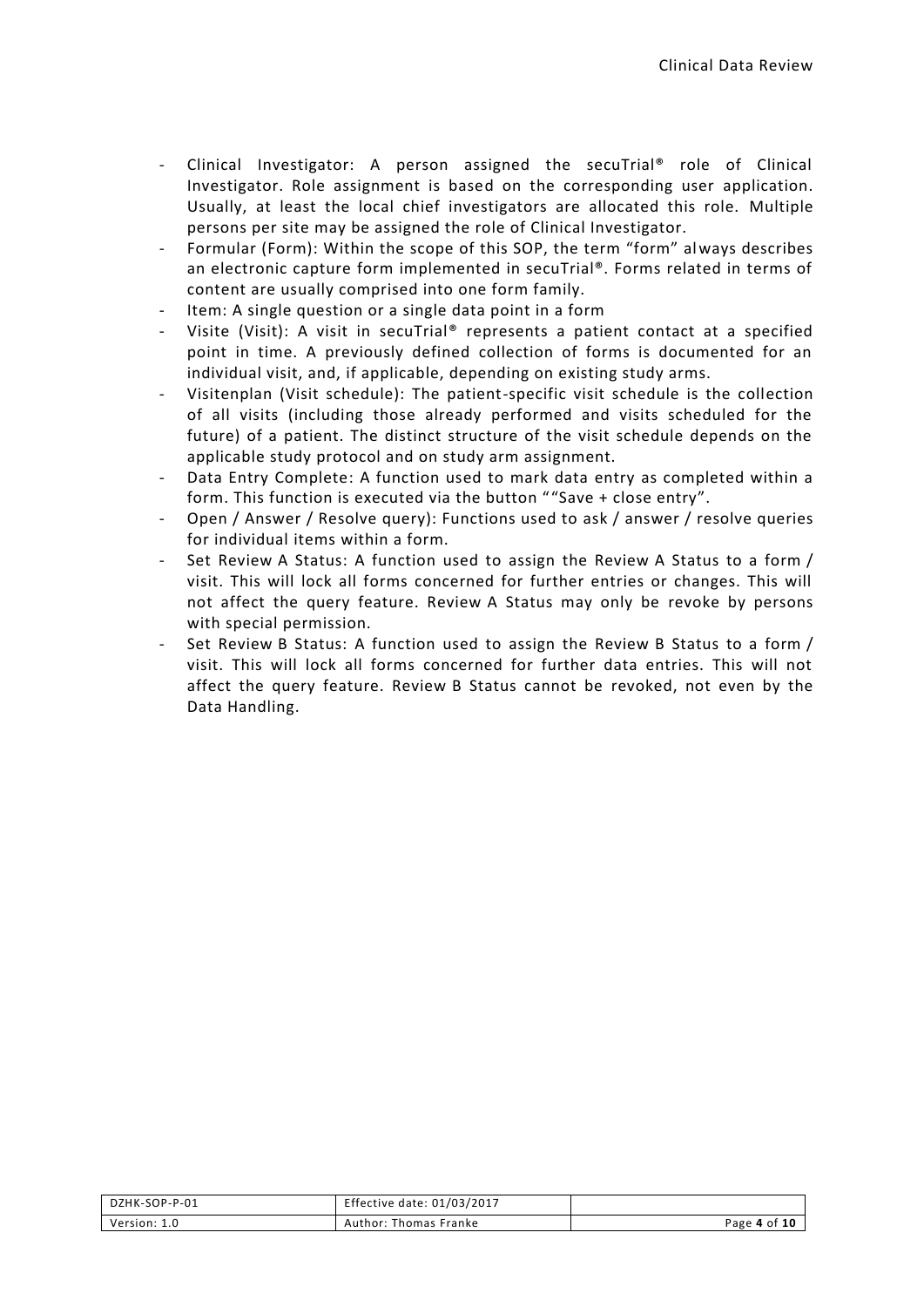# <span id="page-4-0"></span>2 REQUIREMENTS

# <span id="page-4-1"></span>2.1 DEVICES / HARDWARE

PC with internet access to allow for use of secuTrial®, and secuTrial® user access. The main study centre will send a request for access to the Data Handling unit during initiation (see Study Preparation / Conduct).

## <span id="page-4-2"></span>2.2 PERSONNEL

Initial documentation of clinical data in secuTrial® will usually be performed by a person with the role of Study Nurse or Clinical Investigator. The person performing this task must have been trained in using the software. Training is offered regularly by the Data Handling.

The responsible person of an enrolling study centre (role: Clinical Investigator) will clear the clinical data for quality assurance and study-specific monitoring after completion of data entry by setting Review A Status. Multiple persons per site may be assigned the role of Clinical Investigator.

Clinical data review is a two-step process. First, the clinical data are reviewed by the sponsor's study-specific quality assurance or their designees, such as clinical monitors. In addition to that, the DZHK Data Handling can perform cross-study quality assurance procedures. The quality assurance personnel will open "queries".

The persons who initially performed documentation will answer these queries, i.e. the roles of Study Nurse and Clinical Investigator at the enrolling study centre. Queries will be closed by study-specific quality assurance or the Data Handling unit after they have been completely resolved.

The responsible persons at the main study centre will set Review B Status after the processing of all queries for a form or visit is completed.

| DZHK-SOP-P-01 | Effective date: 01/03/2017 |              |
|---------------|----------------------------|--------------|
| Version: 1.0  | Author: Thomas Franke      | Page 5 of 10 |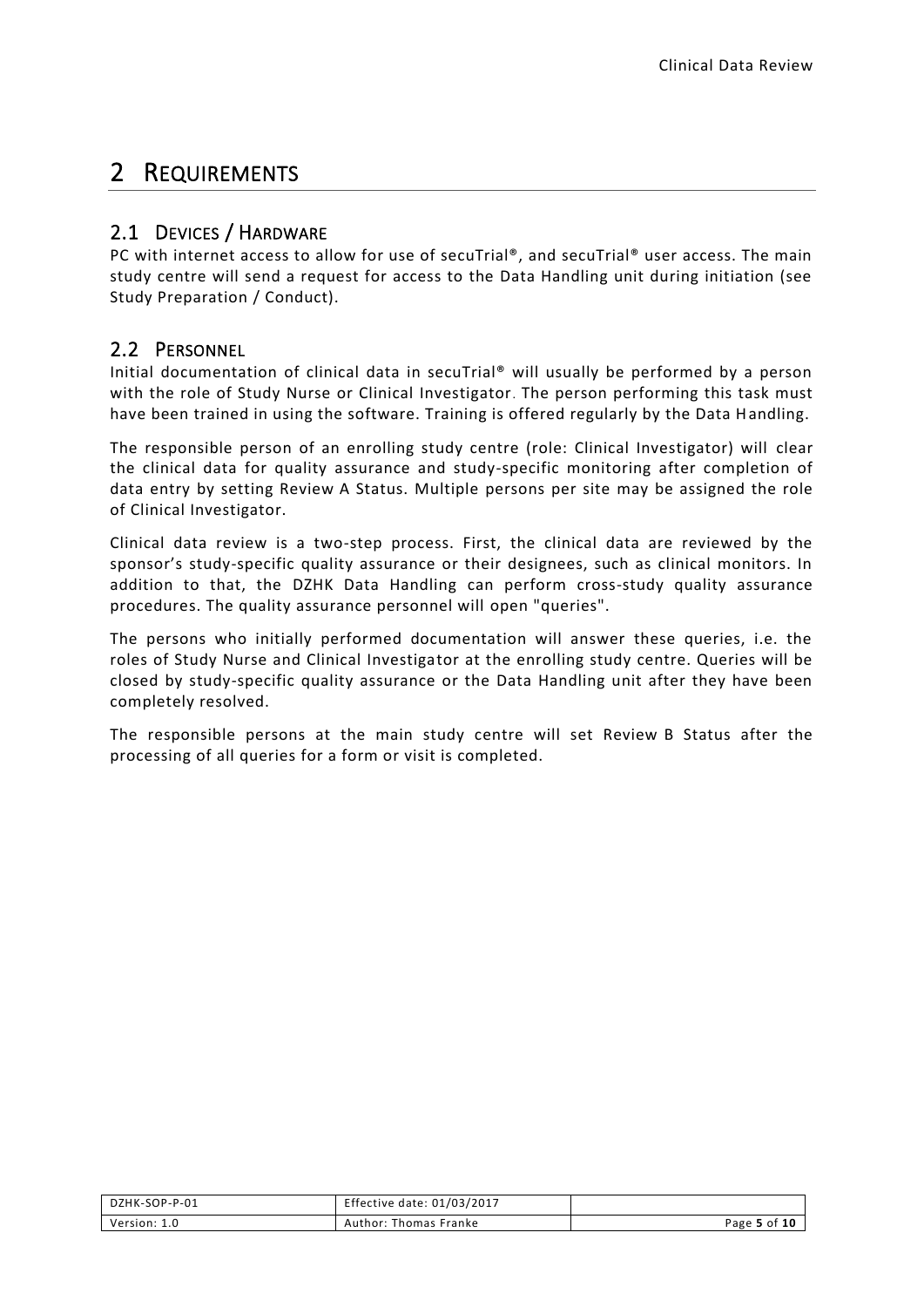# <span id="page-5-0"></span>3 IMPLEMENTATION / WORKFLOW / WORK STEPS

## <span id="page-5-1"></span>3.1 PROCEDURE FLOWCHART



| DZHK-SOP-P-01 | Effective date: 01/03/2017 |              |
|---------------|----------------------------|--------------|
| Version: 1.0  | Author: Thomas Franke      | Page 6 of 10 |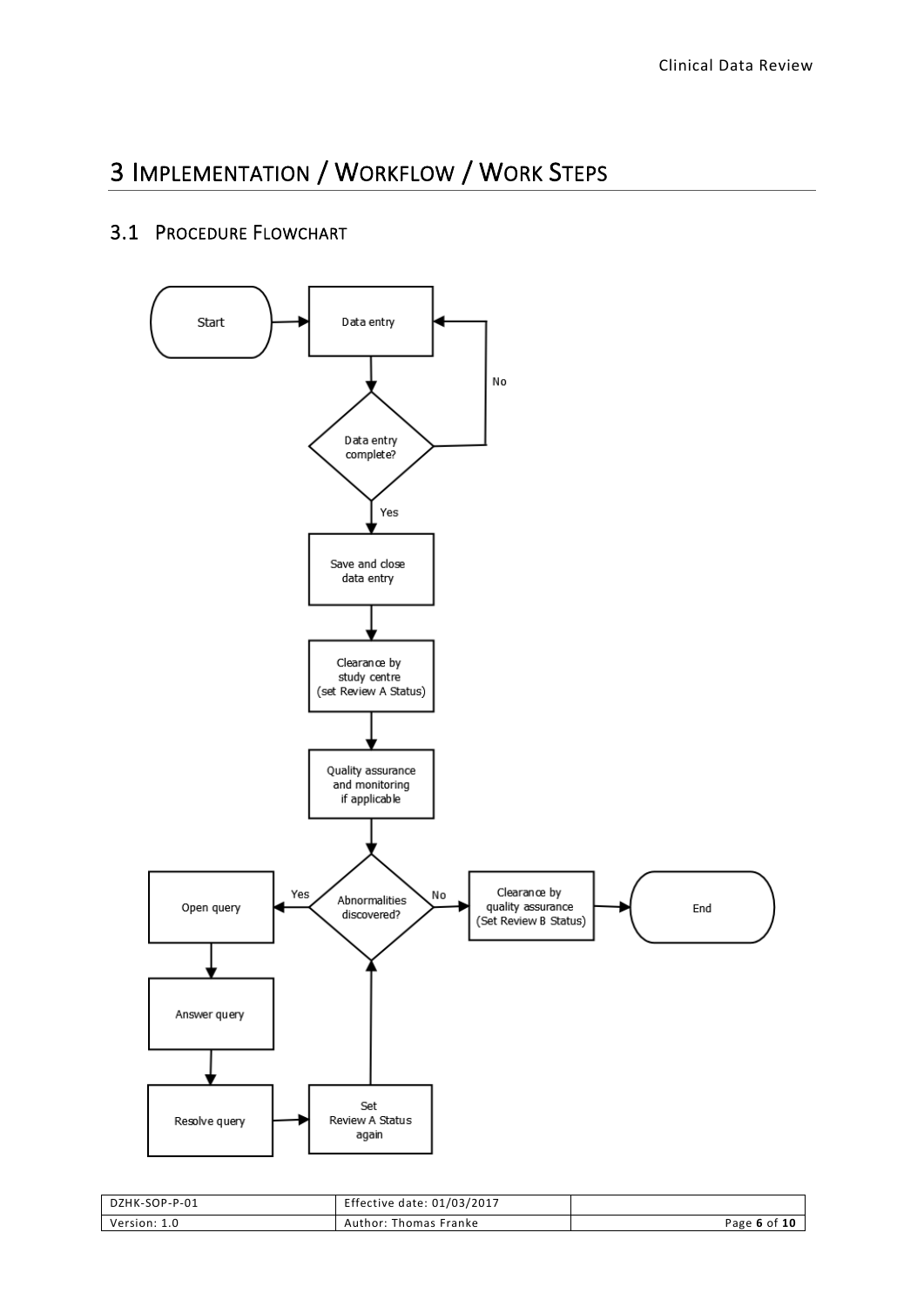# <span id="page-6-0"></span>3.2 CONDUCT

The following quality assurance procedure must be performed for each visit. Only persons with the required role in secuTrial® (e.g. Clinical Investigator) will have the permissions required to perform the individual steps (e.g. setting Review A Status). Roles are assigned study-specifically and according to the user application.

#### Data Entry:

The clinical data collected during the patient visit will be entered into the corresponding form in secuTrial®. Data entry may be done during one or more sessions, however, the form must be saved at the end of a session at the latest. After a form has been completely filled in, documentation must be finished by the documenting person (roles Study Nurse or Clinical Investigator) using the function "save + close entry". This process should usually be completed within one month following the patient visit.

After data entry has been completed, the responsible person at the study centre (Clinical Investigator) will be informed of the status change of the form by an automatic notification (by email). The Clinical Investigator is obligated to review the entries.

#### Release by the study centre ("Review A Status"):

Following the review of the entries, the responsible Clinical Investigator at the enrolling study centre will clear the form for quality assurance by setting Review A Status. This step should be completed within two weeks following data entry completion at the latest or within 6 weeks following completion of all patient visit assessments at the latest. Timely data entry has been proven to be a quality criterion for clinical studies.

After Review A Status has been set, study-specific quality assurance or the assigned clinical monitor will be informed of the clearance for quality assurance by means of an automatic notification (by email).

#### Performing quality assurance:

In the future, all harmonised items can be subject to a DZHK quality assurance, which is performed identically across studies. It will include an automated quality control by the Data Handling. Individual quality assurance measures may also be specified for each study, including clinical monitoring. These will be done by the main study centre or third parties, such as an external CRO, at the visits or on the Review A Status-released forms. If any issues are noted during these processes, queries will be sent, which in turn must be answered in a timely manner at the data-capturing study centre by the Study Nurse or Clinical Investigator. After all queries have been resolved, the Clinical Investigator must release the forms concerned for quality assurance once more (by setting Review A Status). If the answers are satisfying, quality assurance will close the queries. Otherwise, new queries will be sent. The secuTrial® message feature may be used for communication between quality assurance and the study centre.

DZHK quality assurance will be performed within two months following release of all forms of a visit. Study-internal quality assurance and – if applicable – clinical monitoring are to be completed within four months following release of a visit.

#### Clearance by quality assurance ("Review B Status"):

| DZHK-SOP-P-01 | Effective date: 01/03/2017 |              |
|---------------|----------------------------|--------------|
| Version: 1.0  | Author: Thomas Franke      | Page 7 of 10 |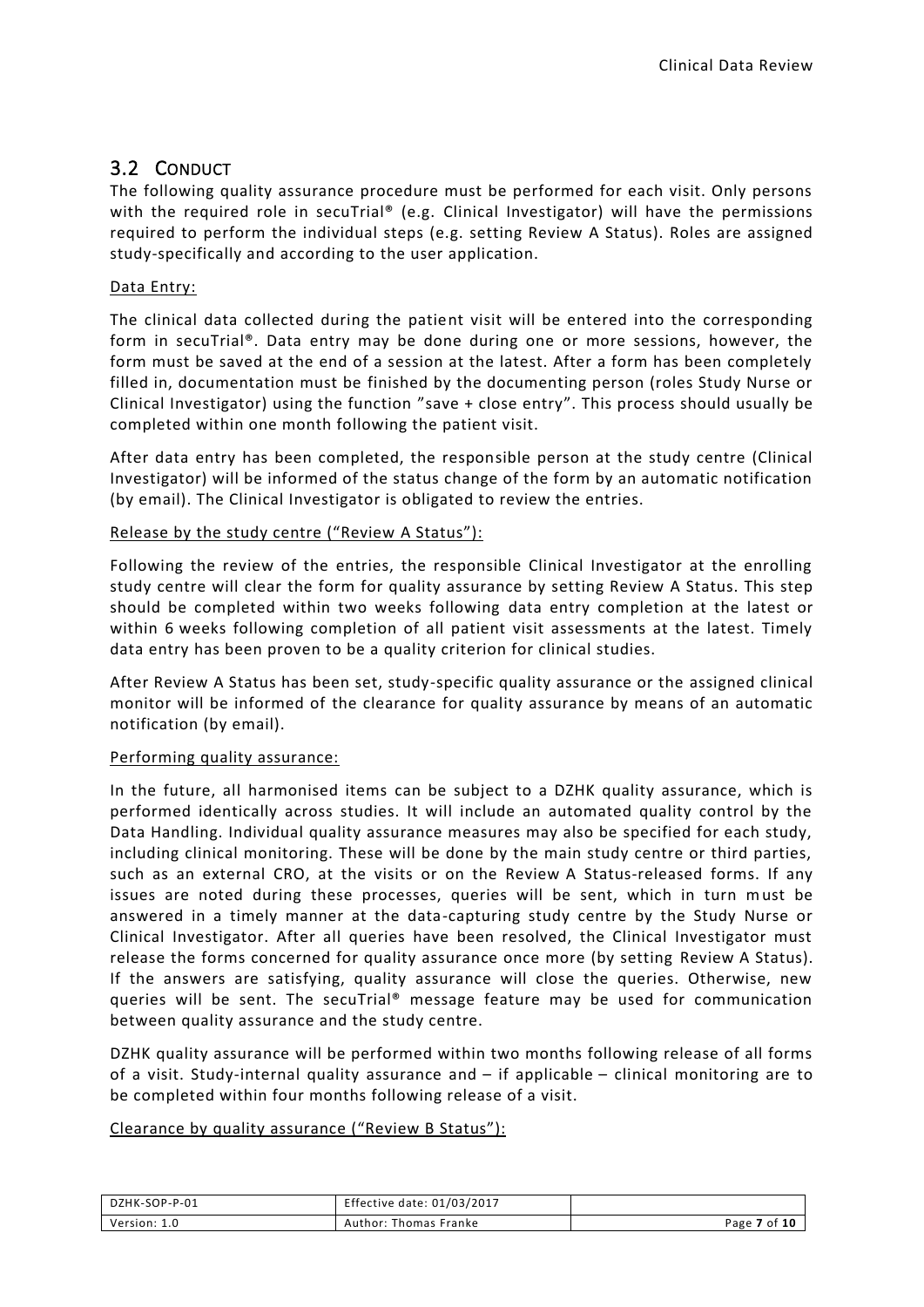After completion of all quality assurance measures, Review B Status will be set by the main study centre. Technical requirement for setting Review B Status is that no queries remain open.

All forms of a visit should be assigned Review B Status within six months following the patient visit at the latest. This is a requirement for payment of patient fees. After Review B Status has been set, the local chief investigator at the study centre capturing the data will be informed of the changed status by means of an automatic notification (by email).

#### <span id="page-7-0"></span>3.3 PROCEDURE IN CASE OF DEVIATIONS

Premature completion of data entry may be undone by the user (Reopen data entry).

Premature clearance of forms or visits for quality assurance (Review A Status) may be undone by authorised users or by the Data Handling.

Prematurely setting Review B Status, such as prior to quality assurance completion, cannot be revoke. Any other changes to the form concerned are to be performed using the secuTrial® query feature.

| DZHK-SOP-P-01 | Effective date: 01/03/2017 |              |
|---------------|----------------------------|--------------|
| Version: 1.0  | Author: Thomas Franke      | Page 8 of 10 |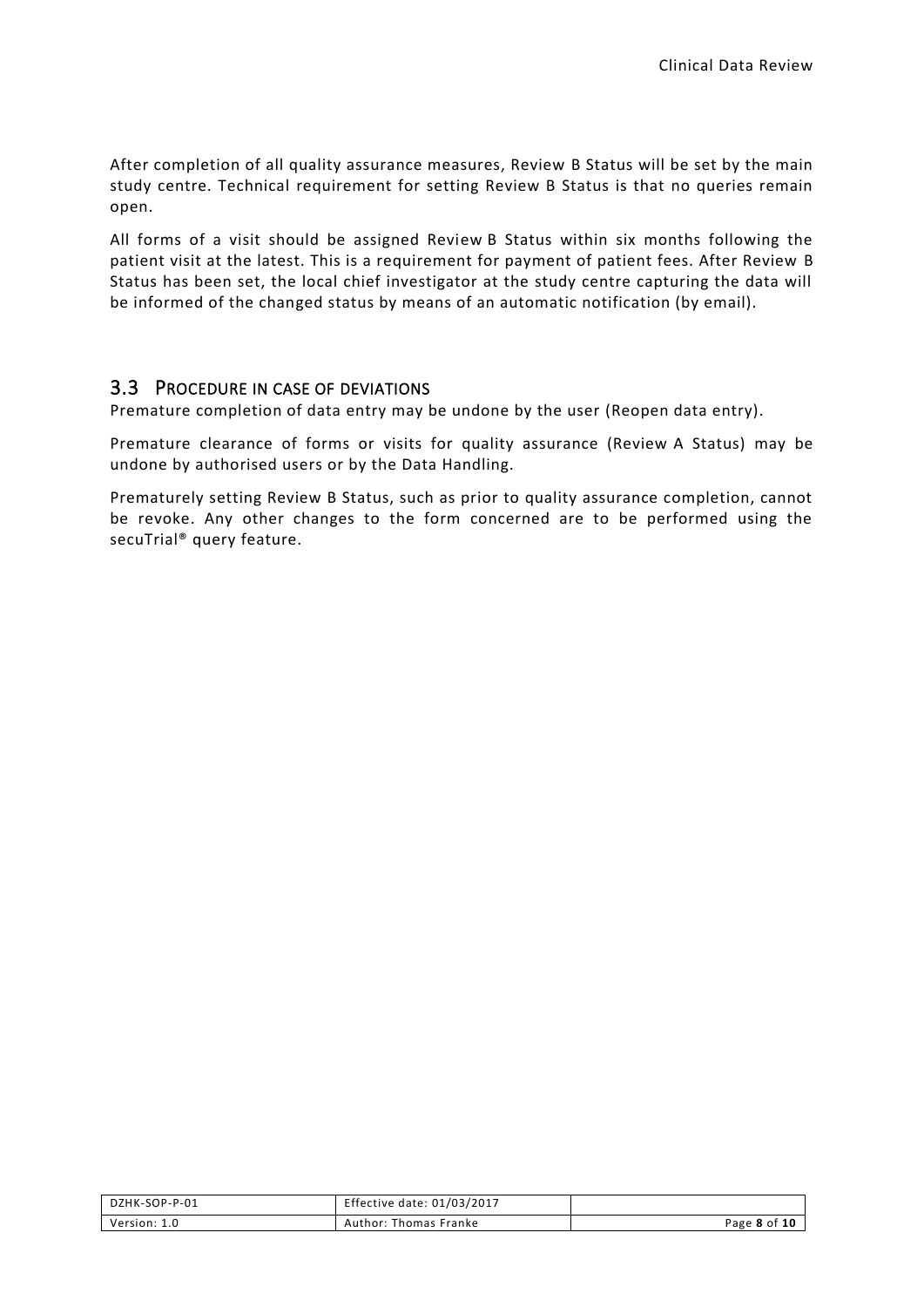#### <span id="page-8-0"></span>3.4 LITERATURE AND REFERENCES

1. secuTrial® User Manual version 1.0

#### 2. Study Preparation / Conduct Guidance

# <span id="page-8-1"></span>3.5 CHANGE

Change compared to the previous version

| Section | Description of the change to the previous version |
|---------|---------------------------------------------------|
|         |                                                   |

## <span id="page-8-2"></span>3.6 PERSONS INVOLVED

| Name                 | Role                            | Involvement |
|----------------------|---------------------------------|-------------|
| Thomas Franke        | Project Management<br>Data      | Author      |
|                      | Handling unit                   |             |
| Mahsa Lee            | Data Handling unit              | Author      |
| Thorsten Rottmann    | Data Handling unit              | Author      |
| Alexandra Bayrak     | <b>Clinical Research Group</b>  | Review      |
| Dr. Julia Hoffmann   | <b>Clinical Research Group</b>  | Review      |
| Dr. Stephanie Lesser | <b>Clinical Research Group</b>  | Review      |
| Thea Schwaneberg     | <b>TORCH Quality Management</b> | Review      |

| DZHK-SOP-P-01 | Effective date: 01/03/2017 |              |
|---------------|----------------------------|--------------|
| Version: 1.0  | Author: Thomas Franke      | Page 9 of 10 |